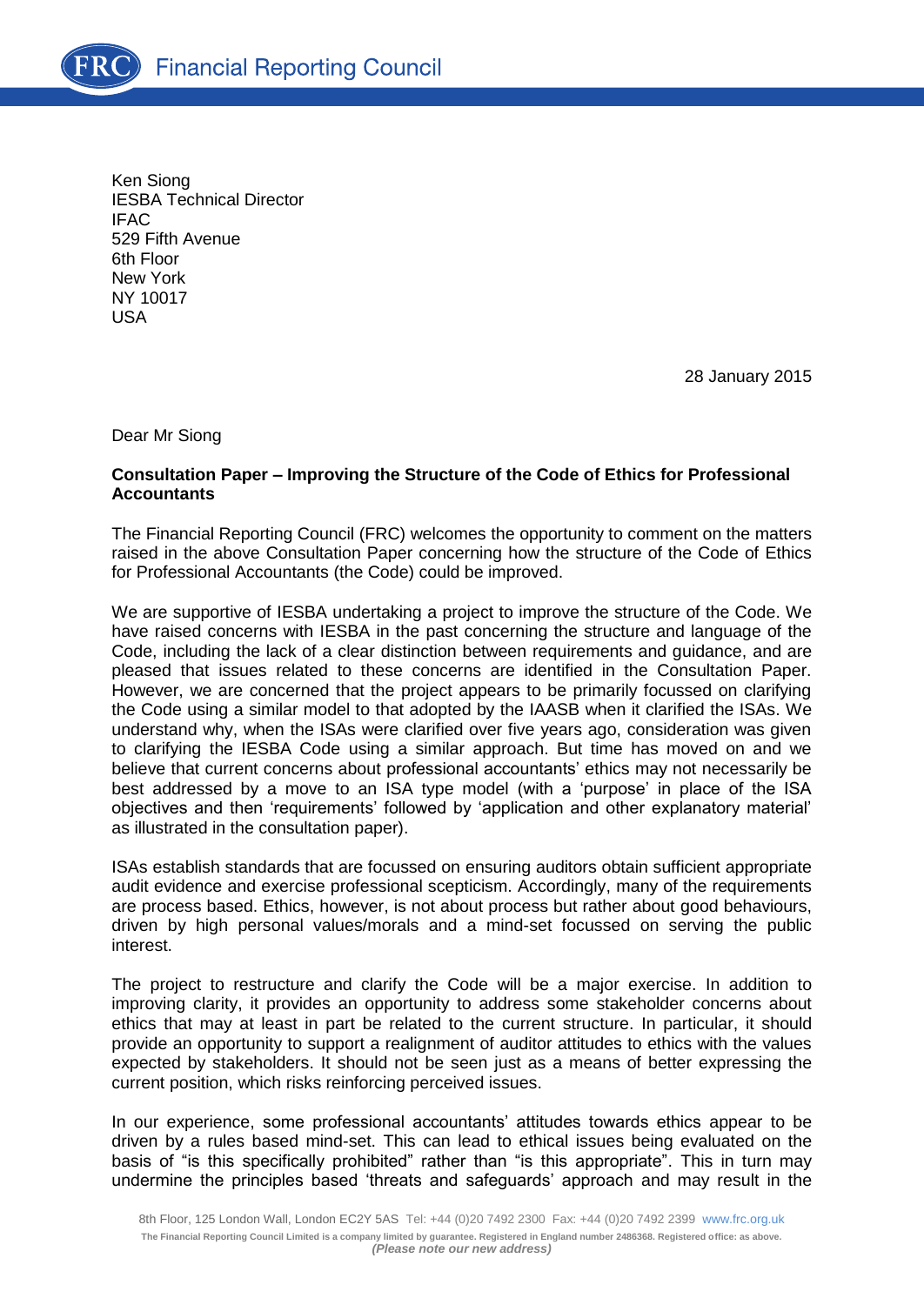auditor pursuing activities or relationships that reasonable and informed third parties would perceive as likely to compromise ethical principles.

In the consultation paper, IESBA identifies that it is "mindful of the importance of the conceptual framework approach which addresses threats to compliance with the fundamental principles rather than simply complying with rules" and that "any changes to the structure of the Code should retain the conceptual framework approach". However, we believe that restructuring the Code using an ISA model, which emphasises hard requirements, may further encourage a rules based mind-set with an undue focus on the requirements rather than on the fundamental principles. In the 2014 edition of the Code, there are approximately 400 occurrences of the term "shall" and this highly granular approach in our view encourages a rules–based mind-set. This would be further exacerbated if each such occurrence were to be presented as a separate requirement in an ISA style format in the revised Code. We appreciate that a principles based approach can be aided by supporting requirements/provisions, but it is important that the principles established in the Code clearly have primacy and should provide for decisions relating to circumstances that may not have been foreseen and are not covered by specific requirements/examples.

The perceptions of reasonable and informed third parties are a fundamental consideration. Trust in the work of professional accountants requires them not only to act ethically but to be perceived to be acting ethically. Certain actions, even though they may not in given circumstances compromise a professional accountants' ethical mind-set may be perceived to do so and, thereby, occasion a loss of trust.

Accordingly, when improving the structure of the Code, we strongly recommend that IESBA considers how the Code can be improved to seek to ensure that professional accountants have the right ethical 'mind-set' and we urge IESBA to prioritise clarifying and emphasising the fundamental ethical principles. It is particularly important that, in each of the sections that address threats to compliance with the principles, it is clear what the relevant principles are and that the overarching objective of the professional accountant should be to comply with those principles. The illustrative 'purpose' sections of the examples presented in the consultation paper (which take the place of the 'objectives' in the ISAs) do not achieve this.

We recommend that, before proceeding further with this project, IESBA undertakes further research to identify and understand the structure and presentation of ethical codes issued by other bodies. This could give useful insight into other possible models and enable evaluation of what would best achieve the primary objectives, which in our view should include helping drive compliance with the ethical principles with a principles based mind-set rather than a rules based mind-set. This research should not be restricted to ethical codes for professional accountants but also consider other professions where ethical codes are important such as the legal and medical professions.

We comment below on other specific matters highlighted in the consultation paper

## **Distinguishing requirements from guidance**

We agree that it is necessary to distinguish 'requirements' more clearly from the guidance as the current form of presentation is very unhelpful. However, as we indicate above, the primary focus should be on emphasising the principles. It needs to be clear that the requirements are intended to help support compliance with the principles, but complying with the requirements should not be taken to mean necessarily that the principles have been complied with by default – accountants need to evaluate circumstances with a principles based mind-set not a simple requirements/rules based mindset. In making these evaluations

<sup>2</sup>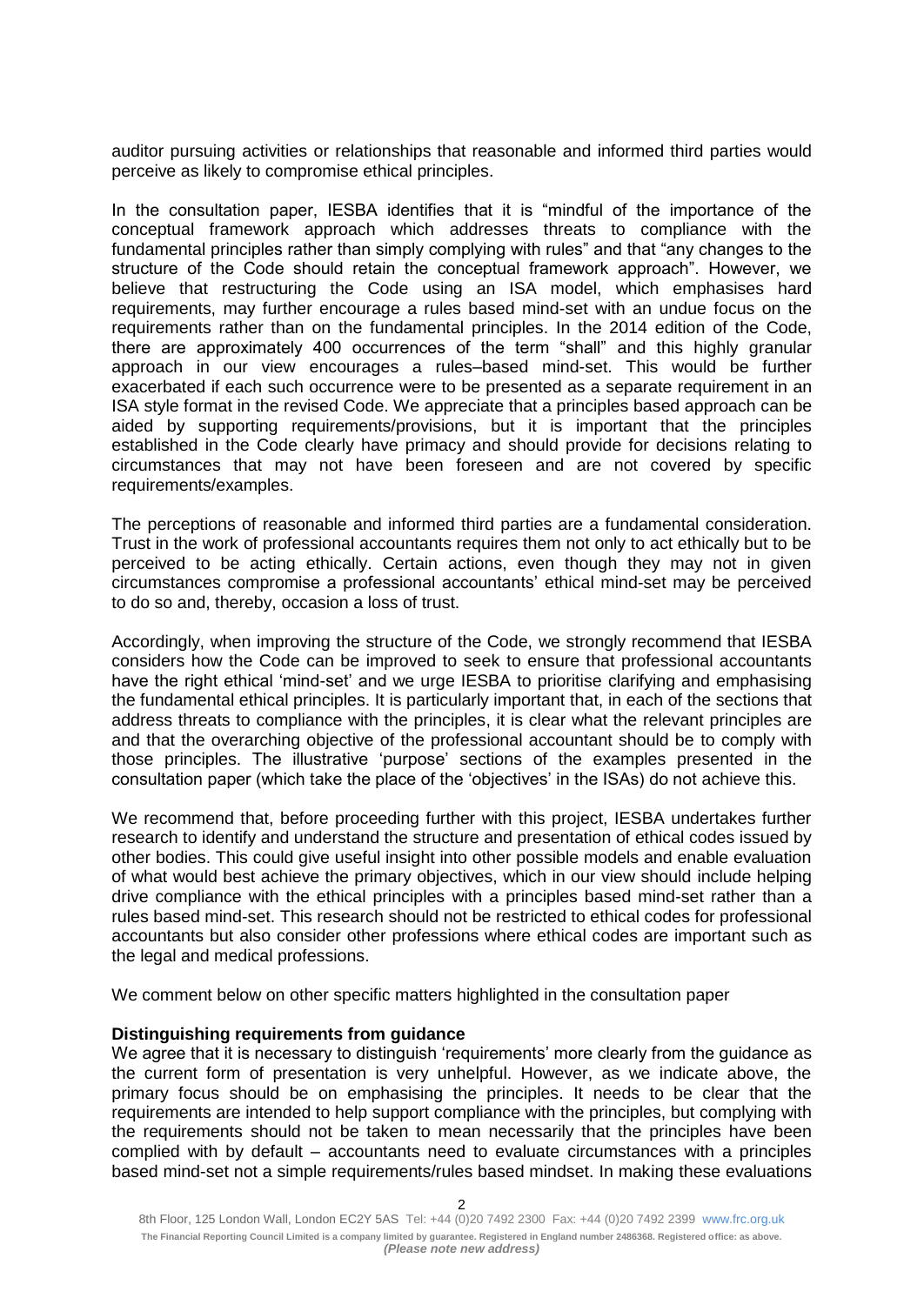the key consideration should be whether a reasonable and informed third party would perceive that the ethical principles have been complied with. It should be clearly established that if there is doubt about the ethical propriety of a certain activity or relationship it should not be entered into.

The primacy of the principles may also be emphasised by presenting the requirements as 'supporting provisions' rather than 'requirements'.

### **Reorganisation of the Code**

We do not find it overly difficult to navigate around the Code. Nonetheless, we appreciate that IESBA has identified that some stakeholders do find navigation difficult and we would support reorganisation that makes navigation easier for those stakeholders and distinguishes, where relevant, considerations that may, for example, be specific to accountants in business and to external auditors.

However, as identified above, we believe the focus should be on the ethical principles and it is essential that any reorganisation supports that. We are concerned that the approach contemplated in the consultation paper does not achieve that and puts too much focus on the 'requirements'.

It is also important that any reorganisation helps ensure that professional accountants are aware of all the principles and supporting provisions that are relevant to them.

#### **Use of language**

We support the objective to enhance the readability and clarity of the Code and to consider how the use of language could be improved. However, we do not agree that it is appropriate for the term "audit" to be deemed to include "review engagement" for the purpose of particular sections where considerations are essentially the same (e.g. in relation to independence). This could be resolved other than by creating a duplicative new section only for review engagements; for example, by establishing upfront that the material in the common section is relevant to both audit and review engagements unless stated otherwise and then just using the term "engagement" rather than "audit".

## **Identification of a firm's or individual professional accountant's responsibility**

In order to achieve consistent application of the supporting requirements/provisions within the Code it is essential to be clear to whom they each apply.

We agree with IESBA's view that a global code should be sufficiently flexible to accommodate different circumstances that firms need to take into account when prescribing the specific responsibility of individuals within the firm for actions related to independence. However, in our view, for audit firms the senior management of the firm, regardless of its size, should have the overarching responsibility to ensure an appropriate ethical mind-set and culture within the firm. Without the right 'tone at the top' it is unlikely that the firm as a whole will have an appropriate culture. This is a particularly important consideration in multidisciplinary firms and especially where audit and other public interest assurance services may be a minority function and/or the senior management are not part of the audit function.

This may be achieved by requiring senior management of the firm, and those with direct responsibility for the management of the firm's audit and other public interest assurance business, to instil the necessary culture and behaviours throughout the firm so as to ensure that compliance with the ethical principles is paramount and supersedes all commercial interests of the firm. This should include: establishing appropriate policies, procedures and quality control and monitoring systems; dedicating appropriate resources and leadership to

8th Floor, 125 London Wall, London EC2Y 5AS Tel: +44 (0)20 7492 2300 Fax: +44 (0)20 7492 2399 [www.frc.org.uk](http://www.frc.org.uk/) **The Financial Reporting Council Limited is a company limited by guarantee. Registered in England number 2486368. Registered office: as above.** *(Please note new address)*

3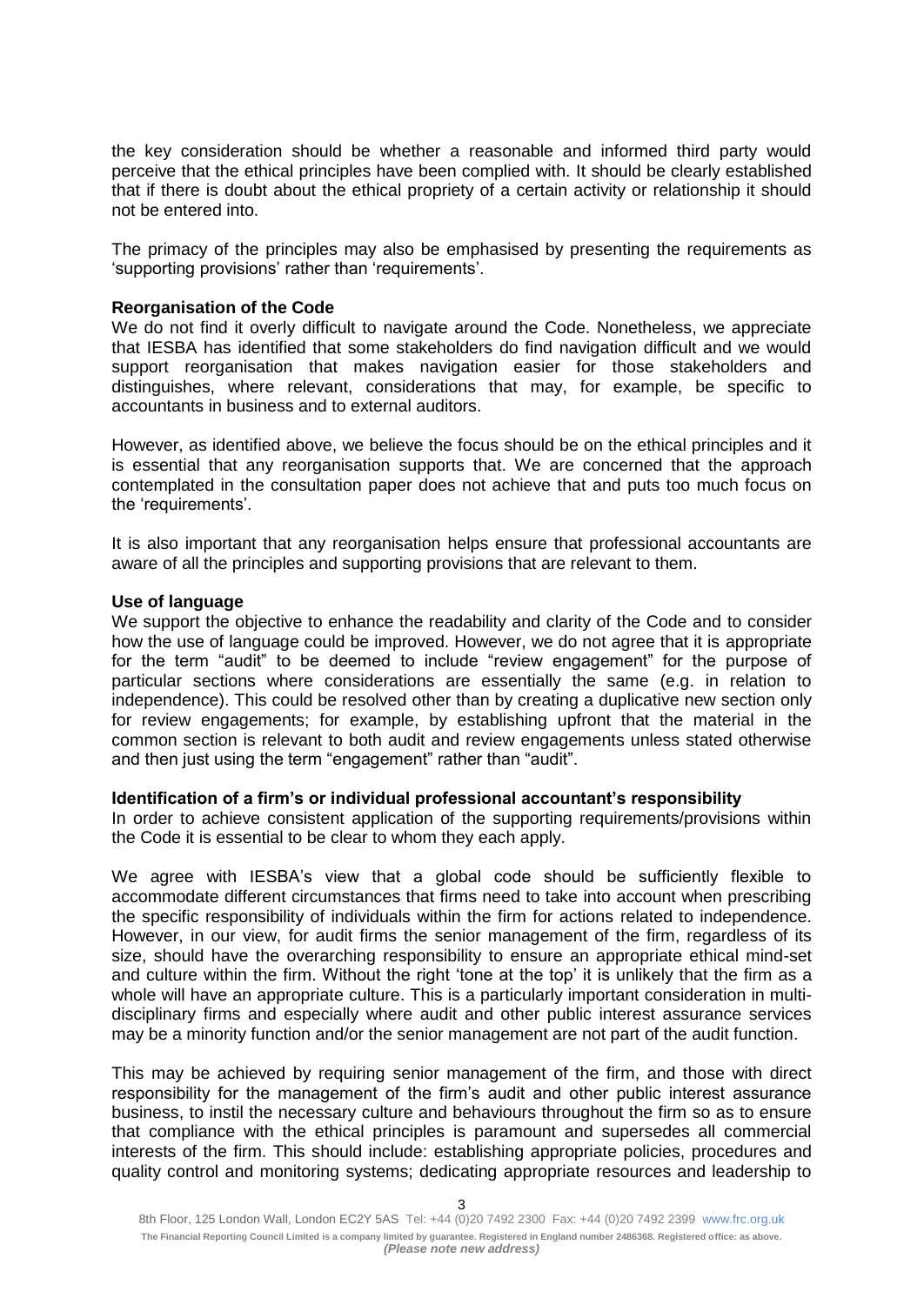compliance with this supporting provision; and making appropriate arrangements with network firms to ensure compliance as necessary across the network. We believe that this approach provides flexibility for firms to determine how best to implement these provisions in their circumstances.

### **Other comments**

We support IESBA's separate proposal for a project to review the clarity, appropriateness and effectiveness of the safeguards identified in sections of the Code. We believe that project should be undertaken at the same time as the project to improve the structure of the Code. Both projects are key to ensuring an appropriate focus on the ethical principles and improving the clarity of the Code to facilitate its effective implementation and consistent application. If these two projects are not run concurrently, there is a significant risk of a need for a further major revision of the Code within a relatively short period of time.

While we appreciate that the Code is designed to apply globally, we strongly recommend that IESBA takes into consideration the ethical provisions in the EU Audit Directive and Regulation and ensures that the Code is compatible with them.

We are aware that at least one other jurisdiction (the Netherlands) has recently clarified and improved its Ethical Code. We are also in the process of reviewing our own ethical standards for auditors with a view to considering how they may be clarified and improved. Our review will address the issues we have identified above where applicable (in particular to improve emphasis on the principles) as well as implementing the ethical provisions in the EU Audit Directive and Regulation. We intend to issue exposure drafts of revised standards later this year and will keep IESBA informed of our developments. We are supportive of IESBA's aspiration for international harmonisation of ethical standards for accountants, and we aim to ensure that compliance with our standards results in compliance with the corresponding sections of the IESBA Code. We encourage IESBA to continue to seek to develop the Code in a way that increases its adoption globally.

Yours sincerely

Nick

**Nick Land** Director of the FRC and Chairman of the FRC's Audit & Assurance Council

*Enquiries in relation to this letter should be directed to Marek Grabowski, Director of Audit Policy. DDI: 020 7492 2325 Email: [m.grabowski@frc.org.uk](mailto:m.grabowski@frc.org.uk)*